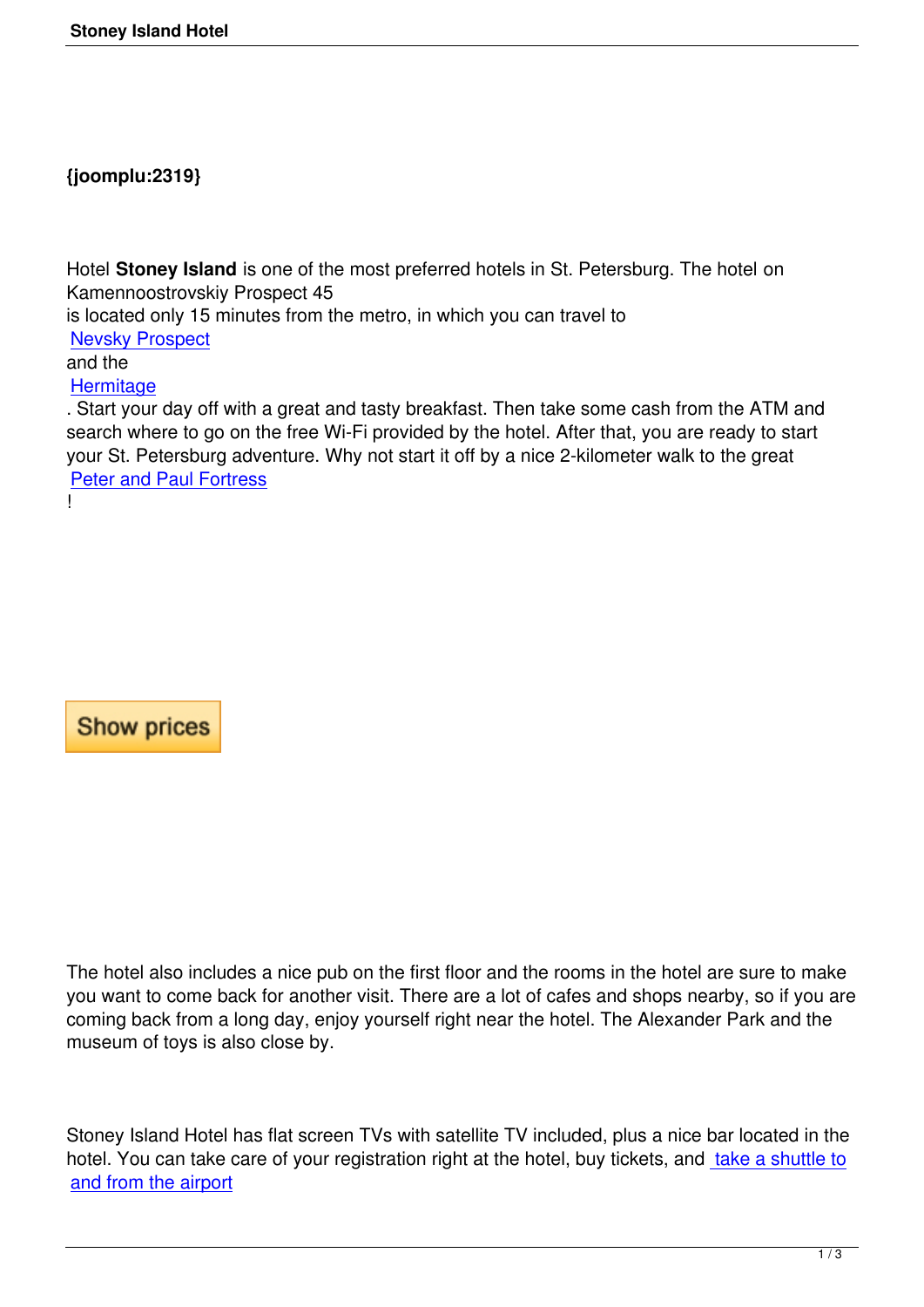**{joomplu:2320} {joomplu:2334} {joomplu:2321}{joomplu:2322}**

**{joomplu:2323} {joomplu:2324} {joomplu:2325}{joomplu:2326}**

**{joomplu:2327} {joomplu:2328} {joomplu:2329}{joomplu:2330}**

**{joomplu:2331} {joomplu:2332} {joomplu:2333}**

View Larger Map

.

Slony Island at Lomonosov Str.1, Tsentralny district:

**Show prices**